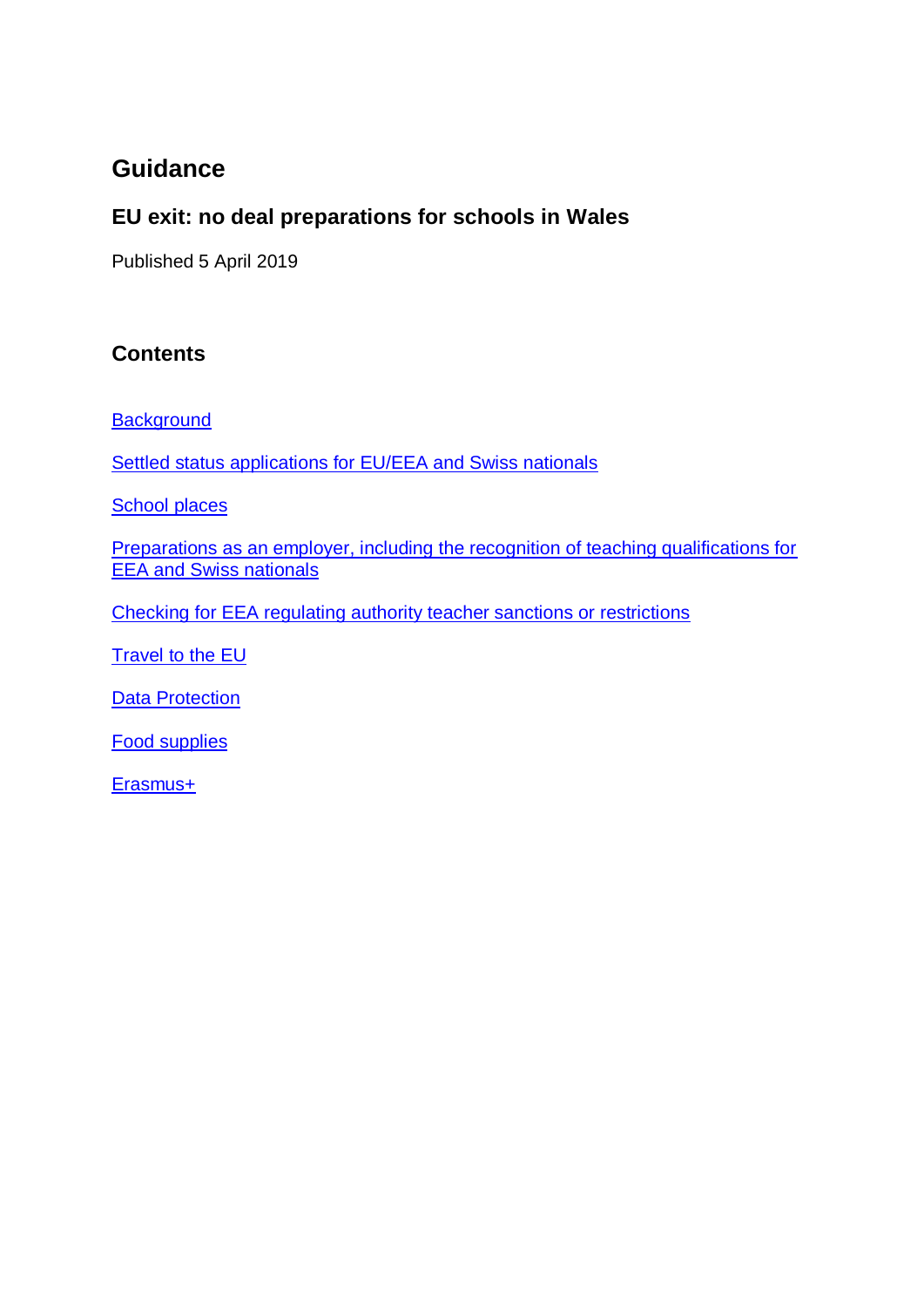#### <span id="page-1-0"></span>**Background**

The Welsh Government has made clear to the UK Government that leaving the EU without a deal would have a negative impact on Wales. However, we are planning for every eventuality, including a no deal scenario.

In this guidance you will find information relevant to schools in Wales and those who work in our schools, including advice from the UK Government and Welsh Government.

The [UK](https://www.gov.uk/prepare-eu-exit) government has launched a public information campaign to ensure that UK [citizens,](https://www.gov.uk/prepare-eu-exit) [businesses,](https://euexitbusiness.campaign.gov.uk/) [EU citizens living in the UK](https://www.gov.uk/staying-uk-eu-citizen) and [UK nationals living in the EU](https://www.gov.uk/uk-nationals-living-eu) are well informed about how EU Exit will affect them and the practical steps they will need to take to be ready. Some of the advice applies in both a deal and no deal scenario.

#### <span id="page-1-1"></span>**Settled status applications for EU/EEA and Swiss nationals**

In a no deal exit, EU, EEA and Swiss nationals<sup>[1](https://www.gov.uk/government/publications/eu-exit-no-deal-preparations-for-schools-in-england/eu-exit-no-deal-preparations-for-schools-in-england#fn:1)</sup> and their non-UK family members living in the UK will be able to remain in the UK and work, study, and access benefits and services on broadly the same terms as now.

Information on applying to the scheme is available on [Gov.uk.](https://www.gov.uk/government/brexit) A [toolkit for employers](https://www.gov.uk/government/publications/eu-settlement-scheme-employer-toolkit) and details of the **EU Settlement Scheme** is available here.

### <span id="page-1-2"></span>**School places**

Any child living in the UK can apply for and access a school place in Wales irrespective of migration status. This will continue after our exit from the EU.

In Wales, school admissions processes do not take into account either immigration status or nationality and so schools must not deny a child a place on the basis of their nationality or migration status. Guidance on admissions processes are set out in the statutory [School Admissions Code .](https://beta.gov.wales/sites/default/files/publications/2018-03/school-admissions-code.pdf) EU, EEA EFTA and Swiss nationals currently have access to a school-based education in Wales.

In a no deal scenario, following the UK's exit from the EU, EEA EFTA and Swiss nationals living in the UK can remain in the country and access benefits and public services, including education, on broadly the same terms as now. Receipt of certain benefits might also qualify families for free school meals. They would need, however,

to apply to the EU Settlement Scheme by 31 December 2020 to remain beyond this date. The UK government has published arrangements for these [EU citizens in the](https://assets.publishing.service.gov.uk/government/uploads/system/uploads/attachment_data/file/762222/Policy_paper_on_citizens__rights_in_the_event_of_a_no_deal_Brexit.pdf)  [case of a non-negotiated exit from the EU](https://assets.publishing.service.gov.uk/government/uploads/system/uploads/attachment_data/file/762222/Policy_paper_on_citizens__rights_in_the_event_of_a_no_deal_Brexit.pdf) and for [EEA EFTA and Swiss nationals.](https://www.gov.uk/government/news/uk-agreements-with-the-eea-efta-states-and-switzerland)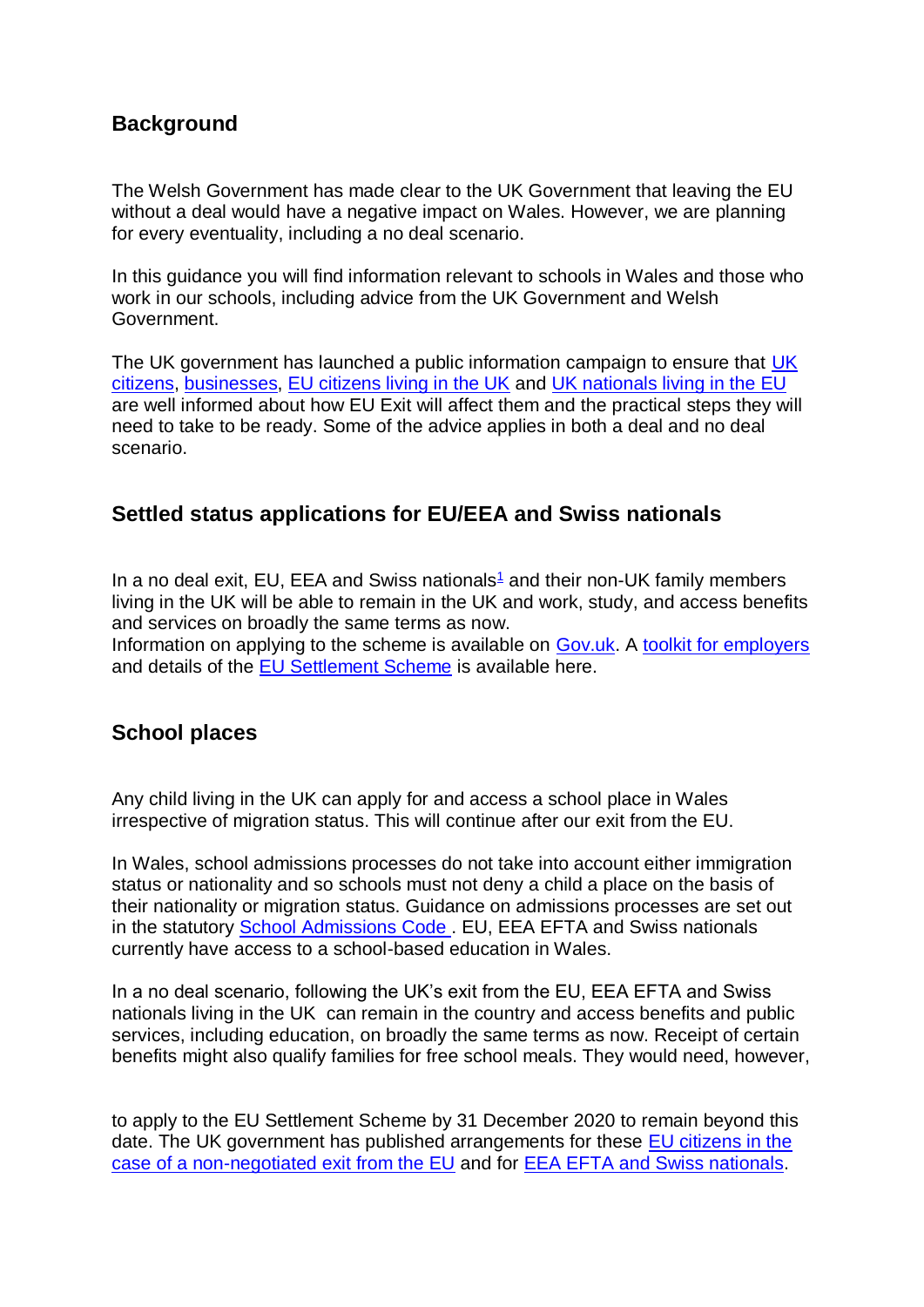The right of Irish nationals to access education in the UK will continue to be protected under the [Common Travel Area](https://www.gov.uk/government/publications/citizens-rights-uk-and-irish-nationals-in-the-common-travel-area/citizens-rights-uk-and-irish-nationals-in-the-common-travel-area) arrangements.

Applications for a school place can be made from overseas by those with a right of residence in the UK, but admission authorities and local authorities may require an applicant to provide proof of residence in the UK so that schools can apply their admission arrangements. UK nationals returning from the EU should be considered for admission to a school on the same basis as people living in the UK. UK nationals who return from the EU after EU exit will be legally entitled to access benefits in the same way as they are now.

#### <span id="page-2-0"></span>**Preparations as an employer, including the recognition of teaching qualifications for EEA and Swiss nationals**

The UK government has published [advice to inform employers of the potential](https://euexitbusiness.campaign.gov.uk/)  [implications of a no deal exit](https://euexitbusiness.campaign.gov.uk/) and steps that can be taken to prepare. It covers issues such as workplace rights and protections that come from EU law. Read the [Workplace rights if there's no Brexit deal guidance.](https://www.gov.uk/government/publications/workplace-rights-if-theres-no-brexit-deal/workplace-rights-if-theres-no-brexit-deal)

### **Recognition of teaching qualifications**

Currently EU, EEA EFTA and Swiss qualified teachers have the right to have their professional status and qualifications considered for the award of Qualified Teacher Status in Wales. EU EEA EFTA and Swiss professionals whose qualifications have been recognised before the exit date, or who have applied for a recognition decision before that time, will retain this right in a no deal exit. There will be no retrospective change for people who have already had their EU, EEA EFTA and Swiss professional status and qualifications recognised and been awarded Qualified Teacher Status in Wales.

In a no deal scenario, the current system of reciprocal recognition of professional qualifications between the EU, EEA EFTA and Switzerland and the UK will not apply after the exit date. This does not affect those who have already had their qualifications recognised in the UK or have applied for a recognition decision before the exit date.

After we leave the EU, we will ensure that professionals with EU EEA EFTA or Swiss qualifications, including teachers, will still have a means to seek recognition of their professional qualifications through a new system. Further information will be published shortly on GOV.UK.

The arrangements above are without prejudice to the rights and privileges accorded, by virtue of the [Common Travel Area,](https://emea01.safelinks.protection.outlook.com/?url=https%3A%2F%2Fwww.gov.uk%2Fgovernment%2Fpublications%2Fcitizens-rights-uk-and-irish-nationals-in-the-common-travel-area%2Fcitizens-rights-uk-and-irish-nationals-in-the-common-travel-area&data=02%7C01%7CAdele.Antill%40gov.wales%7C2af2f6af2d9f46b7b15408d6aed8a45a%7Ca2cc36c592804ae78887d06dab89216b%7C0%7C0%7C636888642840184761&sdata=KGyZg%2FPeQ3TWfAwpvZp02cFSt%2F6b9eAJ9gP5XufGy10%3D&reserved=0) to Irish and UK citizens when in each other's state.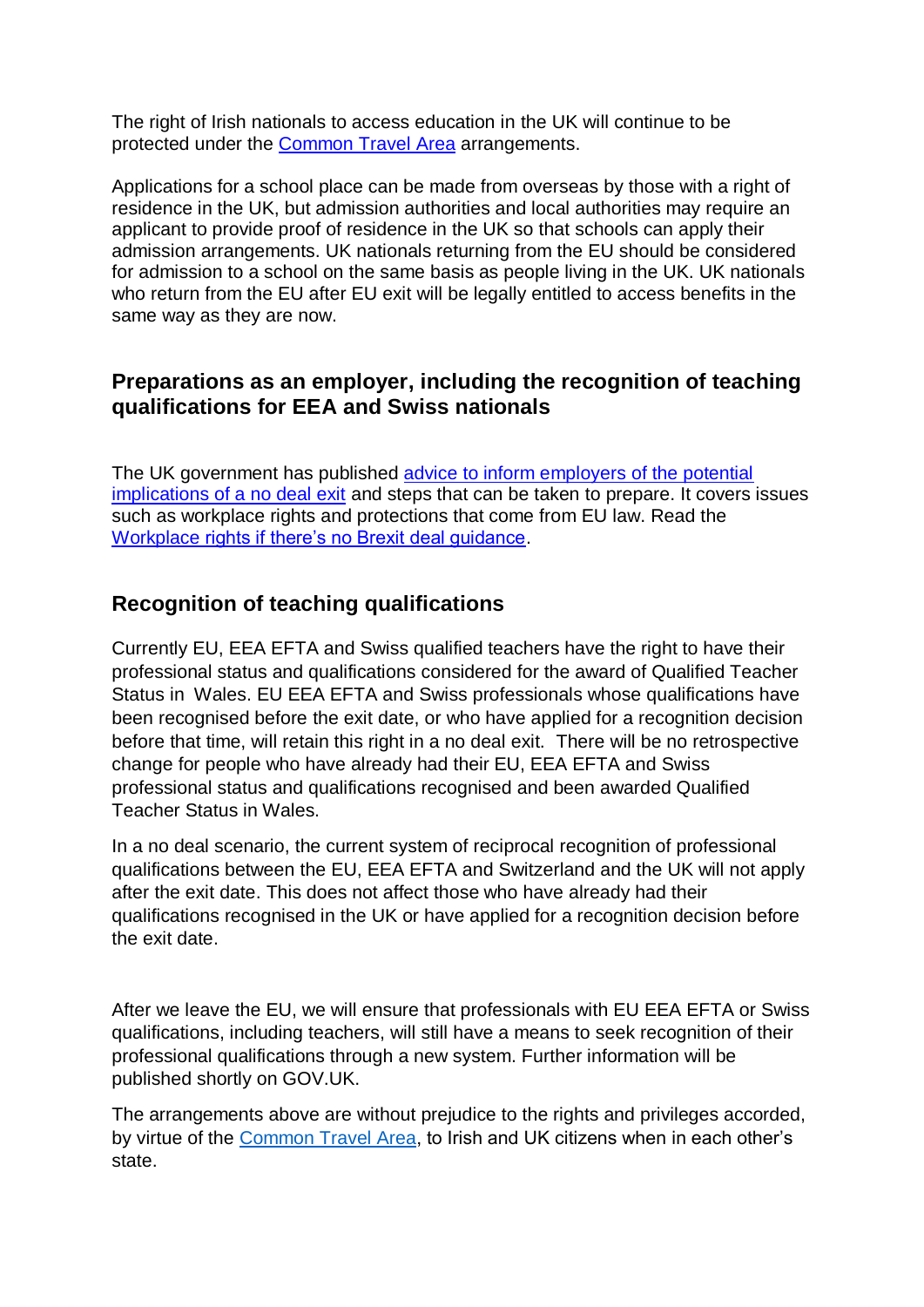#### **Checking for EEA regulating authority teacher sanctions or restrictions**

In a no deal scenario, the requirement for EEA professional regulating authorities to share details of any sanction or restriction imposed on teachers will no longer apply. This means that the current arrangements for accessing details of those teachers who have been sanctioned in EEA member states will no longer be available. The Education Workforce Council has responsibility for the registration of school teachers in Wales and has are preparing arrangements in place to assess the suitability and fitness to practise of all prospective registrants.

## <span id="page-3-1"></span><span id="page-3-0"></span>**Travel to the EU**

If there is no EU Exit deal, you will need to take new action before travelling to an EU destination. There are a number of issues you will need to be aware of when planning travel to the EU for staff or students. Please see information published on the [UK Government Brexit portal.](https://www.gov.uk/government/brexit) You can also read the [information on travel insurance](https://www.gov.uk/guidance/foreign-travel-insurance) and [transport issues.](https://www.gov.uk/prepare-eu-exit/transport)

#### <span id="page-3-2"></span>**Data Protection**

In the event that the UK leaves the EU without a deal, UK organisations will need to ensure they continue to be compliant with data protection law. For organisations that operate only within the UK there will be no immediate change. For organisations that operate internationally or exchange personal data with partners in other countries or whose data is hosted in the EU, there may be changes that need to be made ahead

<span id="page-3-3"></span>of the UK leaving the EU to ensure minimal risk of disruption. It is important to review whether you would be affected. For those that would be affected, early action is advised as changes may take some time to implement. The Information Commissioner's Office (ICO) sets out in 6 steps [what organisations should be doing](https://www.gov.uk/government/publications/data-protection-eu-exit-guidance/leaving-the-eu-without-a-deal-6-steps-to-take)  [to be prepared for EU exit.](https://www.gov.uk/government/publications/data-protection-eu-exit-guidance/leaving-the-eu-without-a-deal-6-steps-to-take) Further information and resources on EU exit can be found on the [ICO website](https://ico.org.uk/for-organisations/data-protection-and-brexit/) and on [GOV.UK.](https://www.gov.uk/find-eu-exit-guidance-business?keywords=&personal_data%5B%5D=processing-personal-data&personal_data%5B%5D=interacting-with-eea-website&personal_data%5B%5D=digital-service-provider)